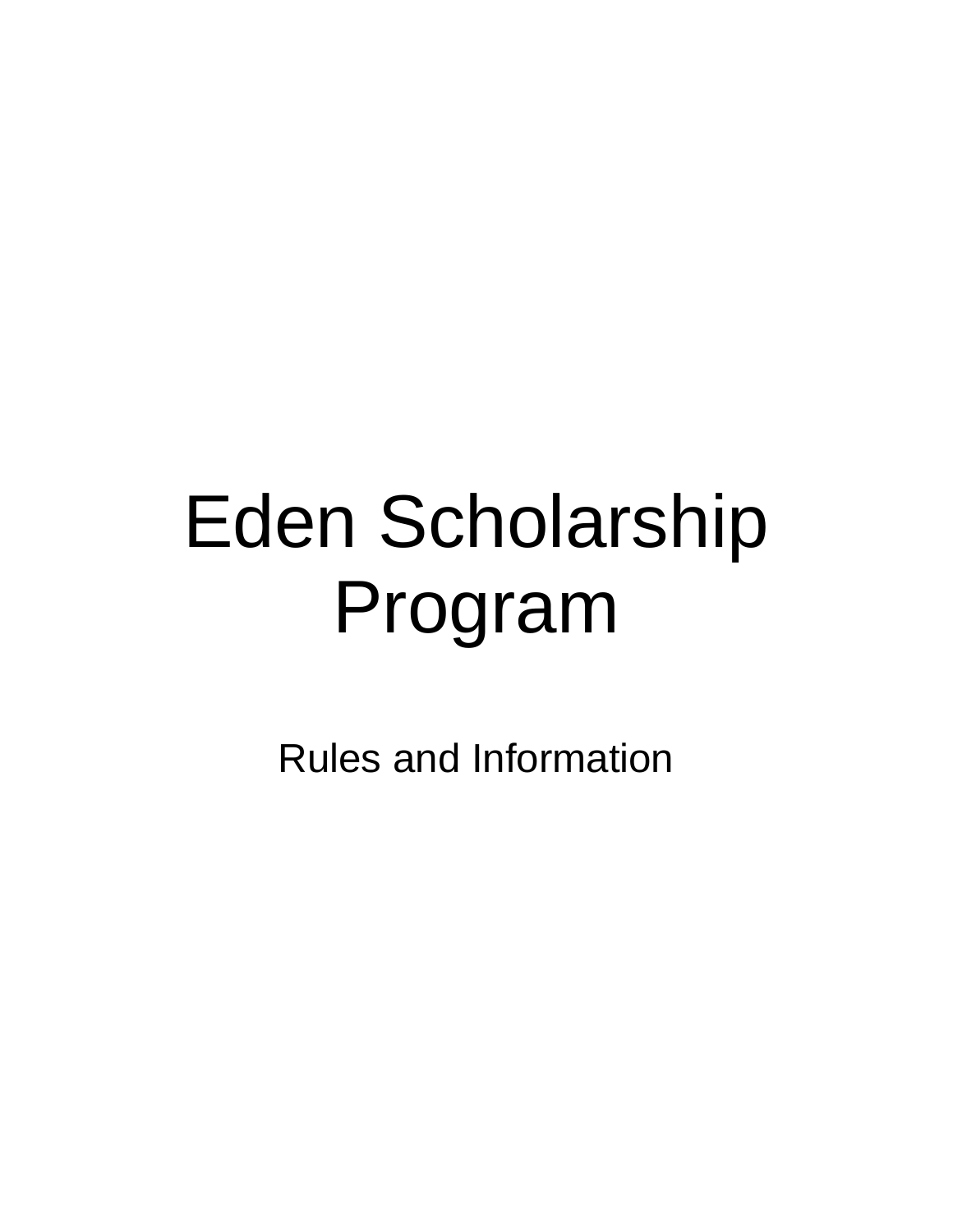## **1. Scholarship Awards and Qualifications/Rules**

#### **A) General Scholarship: \$1,000 for the academic year**

Eligibility:

- Currently attends Eden Presbyterian Church or any other church in Oregon & SW Washington area
- Upcoming or current college student with a minimum current GPA of 3.0 out of 4.0 Submissions:
	- A letter of recommendation from a pastor, teacher, professor, an organization leader, or an employer
	- A letter of personal essay or testimony (1 full page, font size 12)

#### **B) Seminary Scholarship: \$1,000 for the academic year**

Eligibility:

- Currently attends Eden Presbyterian Church or any other church in Oregon & SW Washington area
- Upcoming or current seminary student accredited by the Association of Theological Schools (ATS) & affiliated with PCA; a minimum current GPA of 3.0 out of 4.0

Submissions:

- A letter of recommendation from a pastor, teacher, professor, an organization leader, or an employer
- A letter of personal essay or testimony (1 full page, font size 12)

#### **C) Missionary Scholarship: \$1,000 for the academic year**

Eligibility:

- Children of current missionaries
- Upcoming or current college student with a minimum current GPA of 3.0 out of 4.0 Submissions:
	- A letter of recommendation from a pastor, teacher, professor, an organization leader, or an employer
	- A letter of personal essay or testimony (1 full page, font size 12)

#### **D) Community Scholarship: \$1,000 for the academic year**

Eligibility:

- Oregon or SW Washington state resident
- Upcoming or current college student with a minimum current GPA of 3.0 out of 4.0
- Must demonstrate a financial need; a combined total household income of less than \$70,000

Submissions:

- A letter of recommendation from a pastor, teacher, professor, an organization leader, or an employer
- A letter of personal essay or testimony (1 full page, font size 12)
- A copy of your combined household income (Federal Income Tax Return) from the previous year